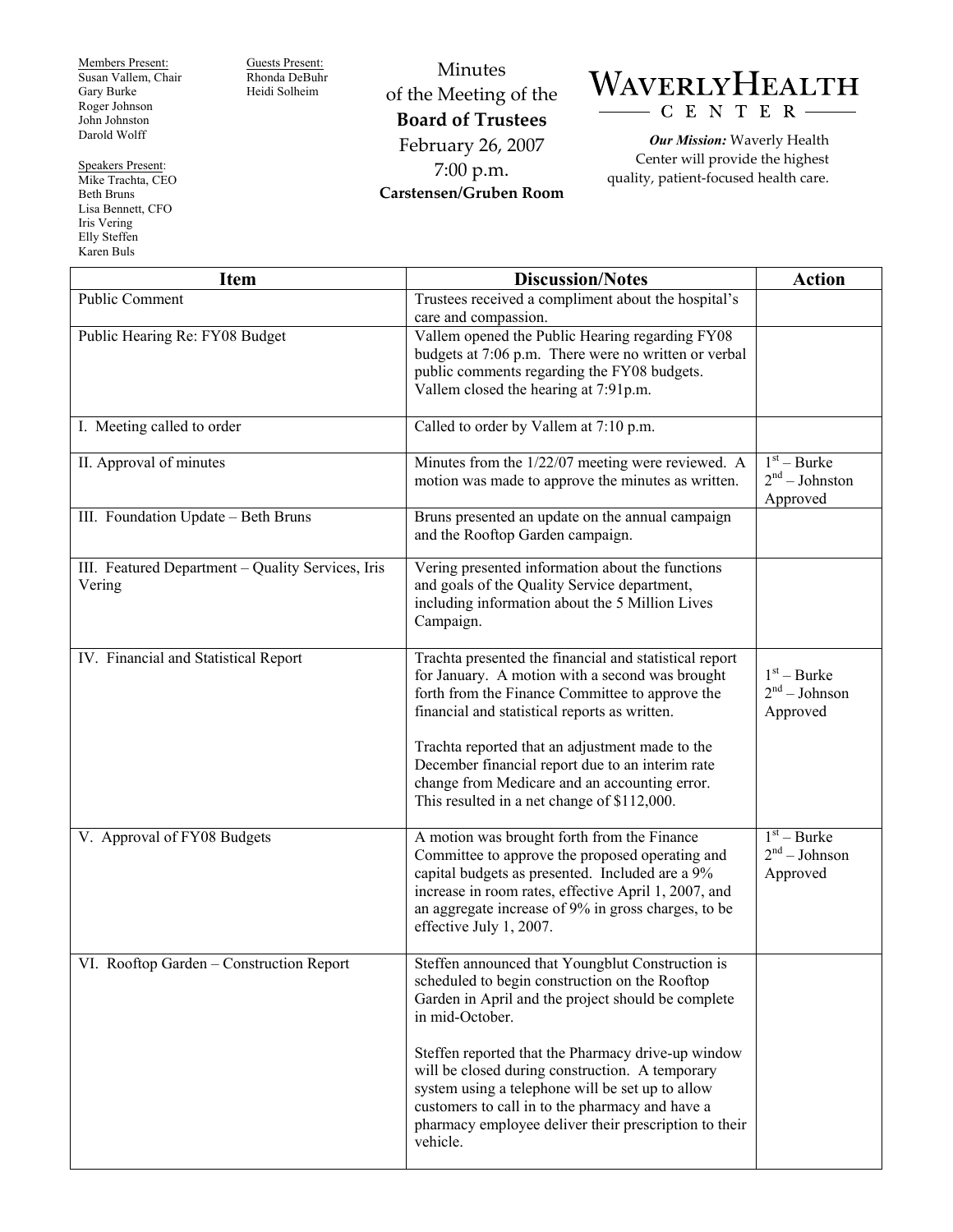|                                                                                                                                                                                                                                                     | Trachta stated that there will be a temporary loss of<br>some parking spaces while the cranes are onsite<br>during construction. This will cause increased<br>parking on area side streets until construction of our<br>new parking lot is complete.                                                                                                                                                                                                                                                         |                                                 |
|-----------------------------------------------------------------------------------------------------------------------------------------------------------------------------------------------------------------------------------------------------|--------------------------------------------------------------------------------------------------------------------------------------------------------------------------------------------------------------------------------------------------------------------------------------------------------------------------------------------------------------------------------------------------------------------------------------------------------------------------------------------------------------|-------------------------------------------------|
| VII. Committee/Department Reports:<br>• Performance Improvement<br>Home Health/Alternative Care<br>$\bullet$<br><b>Environment of Care</b><br>$\bullet$                                                                                             | The Performance Improvement, Home &<br>Community Health/Alternative Care, and<br>Environment of Care reports were presented as<br>included in the Board packets.                                                                                                                                                                                                                                                                                                                                             | Accepted                                        |
| VIII. C.E.O.'s Report<br>• ICE Contract – Extension of CIO<br>Engagement                                                                                                                                                                            | Steffen presented a proposal to extend the contract<br>with ICE Technologies for CIO services. The six<br>month extension would be beneficial in the selection<br>of an IT system vendor, the implementation of<br>PACs, and the implementation of ER electronic<br>record keeping software. Through the proposal, ICE<br>would also serve as our internal project manager for<br>the IT implementation process. A motion was made<br>to approve the proposal to extend the contract as<br>presented.        | $1st - Johnston$<br>$2nd - Johnson$<br>Approved |
| IX. Medical Staff Report                                                                                                                                                                                                                            | Trachta reported we still have active searches for a<br>general surgeon and a non-invasive cardiologist. As<br>previously discussed, we are still in the process of<br>speaking with a Board certified emergency medicine<br>physician. It is quite likely that the Executive<br>Committee will be convened before the next Board<br>meeting to review contract proposals for the<br>emergency medicine physician and/or the non-<br>invasive cardiologist.<br>Trachta announced that the Covenant Clinic in |                                                 |
|                                                                                                                                                                                                                                                     | Waverly has hired a new physician who will begin in<br>July.                                                                                                                                                                                                                                                                                                                                                                                                                                                 |                                                 |
| X. Service Excellence Update                                                                                                                                                                                                                        | Steffen reported that the Service Excellence<br>Workshops being presented by the Service<br>Excellence Advisors to their peers will begin<br>tomorrow. Board members are encouraged to<br>participate, and can contact Waller to register for a<br>session.                                                                                                                                                                                                                                                  |                                                 |
| XI. Old Business                                                                                                                                                                                                                                    | None.                                                                                                                                                                                                                                                                                                                                                                                                                                                                                                        |                                                 |
| XII. New Business<br>Set Public Hearing Regarding 2007<br>Laboratory Remodel Project<br>Set Public Hearing Regarding 2007 South<br>$\bullet$<br>Parking Lot Construction<br>Set Public Hearing Regarding Lease of<br>٠<br>Hopsital Property to City | A motion was made to adopt resolutions setting<br>public hearings regarding the plans, specifications,<br>form of contract, and estimated costs for the 2007<br>Laboratory Remodel Project and 2007 South Parking<br>Lot Construction, and to set the public hearing for<br>the Lease of Hospital Property to City. The Public<br>Hearings will be scheduled for March 26, 2007.                                                                                                                             | $1st - Burke$<br>$2nd - Wolf$<br>Approved       |
| New Appointments Medical Staff:<br>$\bullet$<br>Navaid Asad, M.D. - Consulting,<br>Cardiology, Covenant<br>Ahsan Maqsood, M.D. - Consulting,<br>٠<br>Cardiology, Covenant                                                                           | Trachta presented the new appointments, provisional<br>to regular appointments, continuation of provisional<br>status, and resignations as listed at left. The files<br>have been reviewed by the Executive Committee of<br>the Medical Staff. The Executive Committee<br>recommends approval, with the exception of the                                                                                                                                                                                     |                                                 |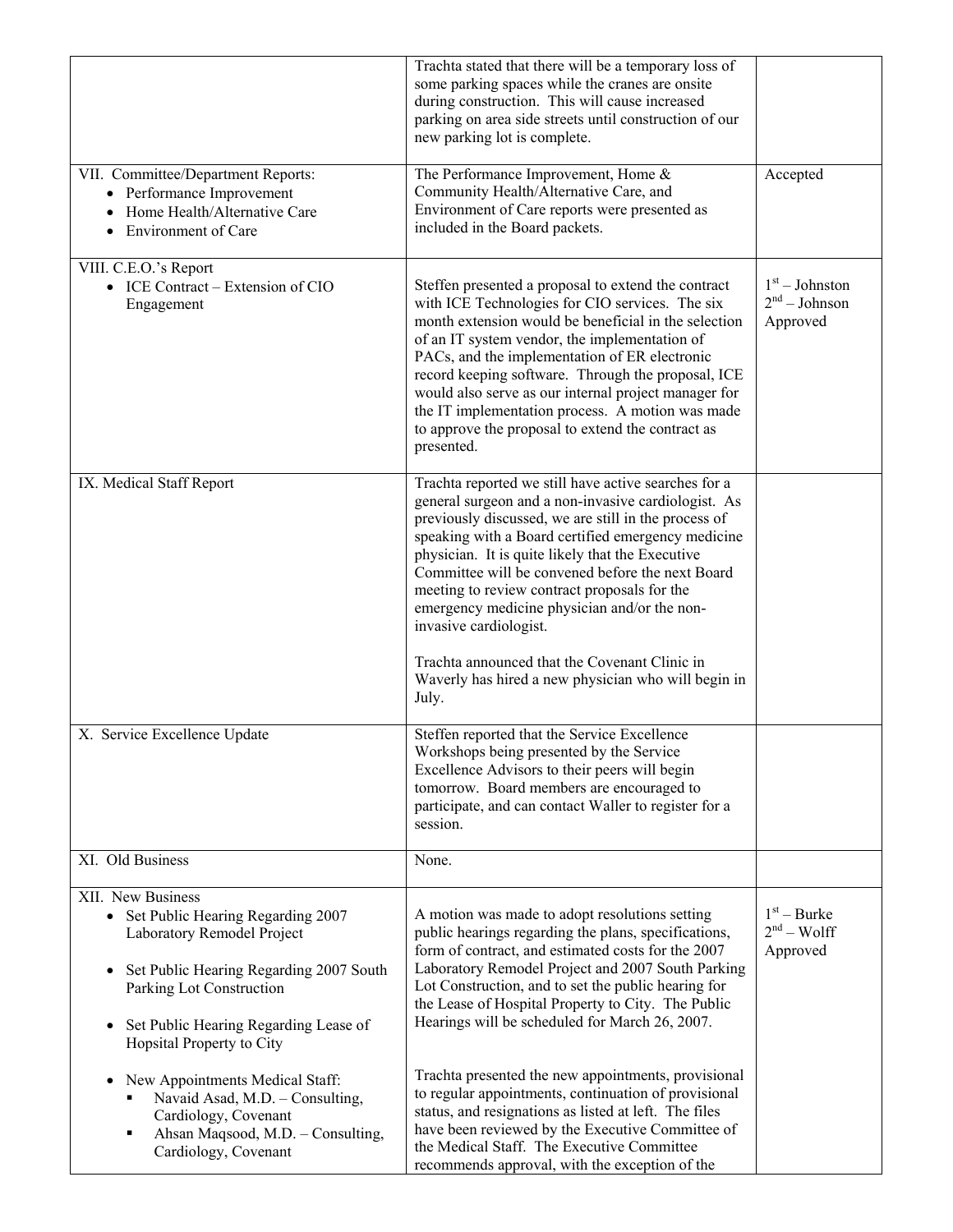| John Zehr, M.D. - Courtesy, ER, EPA<br>$\blacksquare$<br>Lara Kyhl, ARNP - Ancillary, FP,<br>Shell Rock Family Health<br>Provisional to Regular Status on Medical<br>Staff:<br>Jessica Boevers, M.D. - Courtesy,<br>٠<br>Family Practice, Covenant<br>Marcia Hillman, ARNP - Ancillary,<br>٠<br>Family Practice, Covenant<br>Kathleen Megivern, D.O. - Active,<br>٠<br>Family Practice, Covenant | resignation of Dr. Rezaei – which has not yet been<br>reviewed by the Executive Committee. A motion<br>was made to approve the items as individually<br>considered and recommended by the Executive<br>Committee of the Medical Staff, and the resignation<br>of Dr. Rezaei - contingent upon Medical Staff<br>approval.                                                                                                                                                                                                                                                             | $1st - Johnston$<br>2 <sup>nd</sup> – Johnson<br>Approved |
|--------------------------------------------------------------------------------------------------------------------------------------------------------------------------------------------------------------------------------------------------------------------------------------------------------------------------------------------------------------------------------------------------|--------------------------------------------------------------------------------------------------------------------------------------------------------------------------------------------------------------------------------------------------------------------------------------------------------------------------------------------------------------------------------------------------------------------------------------------------------------------------------------------------------------------------------------------------------------------------------------|-----------------------------------------------------------|
| <b>Continuation of Provisional Status:</b><br>Ed Morgan, CRNA - Ancillary,<br>Anesthesia, Nationwide Anesthesia                                                                                                                                                                                                                                                                                  |                                                                                                                                                                                                                                                                                                                                                                                                                                                                                                                                                                                      |                                                           |
| Resignations from Medical Staff:<br>Randy Wirtz, ARNP - Ancillary, ER,<br>EPA<br>Kianoush Rezaei, M.D. - Consulting,<br>п<br>Radiology, CVMS (contingent upon<br>Medical Staff approval)                                                                                                                                                                                                         |                                                                                                                                                                                                                                                                                                                                                                                                                                                                                                                                                                                      |                                                           |
| New/Revised Policies:<br><b>Critical Tests Utilized During</b><br>٠<br>Emergency Situation Management/<br>Lab<br>Dining Room/Nutrition Services<br>٠<br>Service Recovery/Administration<br>٠                                                                                                                                                                                                     | Trachta presented the new/revised policy statements<br>as listed at left, and included in the Board packets. A<br>motion was made to approve the policies as written<br>and individually considered.                                                                                                                                                                                                                                                                                                                                                                                 | $1st - Burke$<br>$2nd - Wolf$<br>Approved                 |
| <b>Finance Committee</b><br>Capital Request - Power Drill/Saw<br>Equipment \$42,369                                                                                                                                                                                                                                                                                                              | Trachta reported that the Finance Committee met on<br>February $22nd$ . Minutes from said meeting were<br>included in the Board packets. Trachta presented the<br>following capital request:<br>Power Drill/Saw Equipment at a cost not to<br>exceed \$42,369<br>A motion with a second is brought forth from the<br>Finance Committee to approve the above listed<br>capital request as presented.                                                                                                                                                                                  | $1st - Johnson$<br>$2nd - Burke$<br>Approved              |
| <b>Personnel Committee</b>                                                                                                                                                                                                                                                                                                                                                                       | Trachta reported that the Personnel Committee met<br>prior to this meeting. Buls announced that Barbara<br>Manning, Kids' Corner Lead Attendant was selected<br>as the Employee of the Month for March. Manning<br>was nominated by a customer for her creativity and<br>caring compassion.                                                                                                                                                                                                                                                                                          |                                                           |
| Red Cross Shelter                                                                                                                                                                                                                                                                                                                                                                                | Trachta reported that WHC has been working with<br>the Red Cross to provide emergency shelter for area<br>residents impacted by power outages. Trachta<br>reported that staff has been going above and beyond<br>to provide assistance to non-patient people with<br>medical needs. Trachta states that our crisis<br>management system is functioning well, and the state<br>has authorized us to go above our 25 bed capacity<br>during this emergency situation. He reported that<br>WHC is the only facility in Waverly that has heat<br>available on a back-up generator basis. |                                                           |
|                                                                                                                                                                                                                                                                                                                                                                                                  | Vallem thanked the staff at WHC on behalf of the<br>Hawkeye Chapter of the Red Cross for all of their<br>efforts.                                                                                                                                                                                                                                                                                                                                                                                                                                                                    |                                                           |